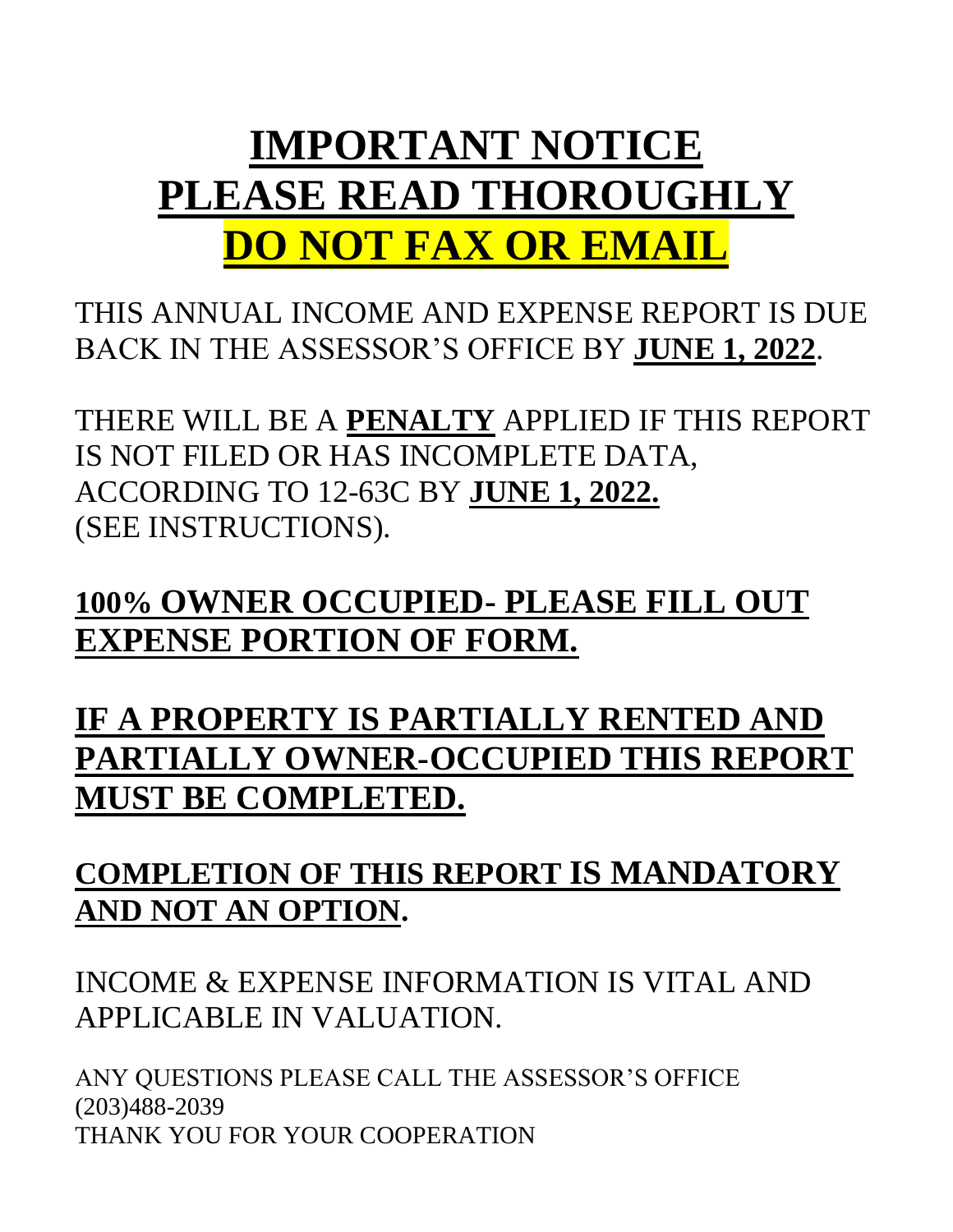# OFFICE OF THE ASSESSOR 2021 Annual Income and Expense Report

Town of Branford 1019 Main St, PO Box 150 Branford, CT 06405-3771 Property Location: TEL: 203-488-2039

(Must be completed)

Property Owner:

## (Must be completed)

FILING INSTRUCTIONS: **The Assessor's Office is preparing for the revaluation of all real property located in Branford. In order to fairly assess your real property, information regarding the property income and expenses is required. Connecticut General Statutes §12-63c requires all owners of rental real property to annually file this report. The information filed and furnished with this report will remain confidential in accordance with §12-63c(b), which provides that actual rental and operating expenses shall not be a public record and is not subject to the provisions of Section §1-210 (Freedom of Information).** 

#### **Please complete and return the completed form to the Branford Assessor's Office on or before JUNE 1, 2022.**

**In accordance with Section § 12-63c(d), of the Connecticut General Statutes, as amended, any owner of rental real property who fails to file this form or files an incomplete or false form with intent to defraud, shall be subject to a penalty assessment equal to a Ten Percent (10%) increase in the assessed value of such property.**

**GENERAL INSTRUCTIONS: Complete this form for all rented or leased commercial, retail, industrial or combination property. Identify the property and address. Provide Annual information for the Calendar Year 2021. TYPE/USE OF LEASED SPACE: Indicate use the leased space is being utilized for (i.e., office, retail, warehouse, restaurant, garage, etc.). ESC/CAM/OVERAGE: (Circle if applicable) ESCALATION: Amount, in dollars, of adjustment to base rent either pre-set or tied to the Inflation Index. CAM: Income received from common area charges to tenant for common area maintenance, or other income received from the common area property. OVERAGE: Additional fee or rental income. This is usually based on a percent of sales or income. PROPERTY EXPENSES & UTILITIES PAID BY TENANT: Indicate the property expenses & utilities the tenant is responsible for. Abbreviations may be used (i.e., "RE" for real estate taxes & "E" for electricity). VERIFICATION OF PURCHASE PRICE must be completed if the property transaction occurred within the past three (3) years.**

**WHO SHOULD FILE: All individuals and businesses receiving this form should complete and return this form to the Assessor's Office. If you believe that you are not required to fill out this form, please call the number listed above to discuss your special situation. All properties which are rented or leased, including commercial, retail, industrial and residential properties, except "such property used for residential purposes, containing not more than six dwelling units and in which the owner resides" must complete this form. If a property is partially rented and partially owner-occupied this report must be filed.**

#### **IF YOUR PROPERTY IS 100% OWNER-OCCUPIED, OR 100% LEASED TO A RELATED CORPORATION, BUSINESS, FAMILY MEMBER OR OTHER RELATED ENTITY, PLEASE INDICATE BY CHECKING THE FOLLOWING BOX.**

**HOW TO FILE: Each summary page should reflect information for a single property for the year of 2021. If you own more than one rental property, a separate report/form must be filed for each property in this jurisdiction. An income and expense report summary page and the appropriate income schedule must be completed for each rental property. Income Schedule A must be filed for apartment rental property and Schedule B must be filed for all other rental properties. All property owners must sign & return this form to the Branford Assessor's Office on or before JUNE 1, 2022 to avoid the Ten Percent (10%) penalty.**

## **A COMPUTER PRINT-OUT IS ACCEPTABLE AS LONG AS ALL THE REQUIRED INFORMATION IS PROVIDED.**

**RETURN TO THE ASSESSOR ON OR BEFORE JUNE 1, 2022**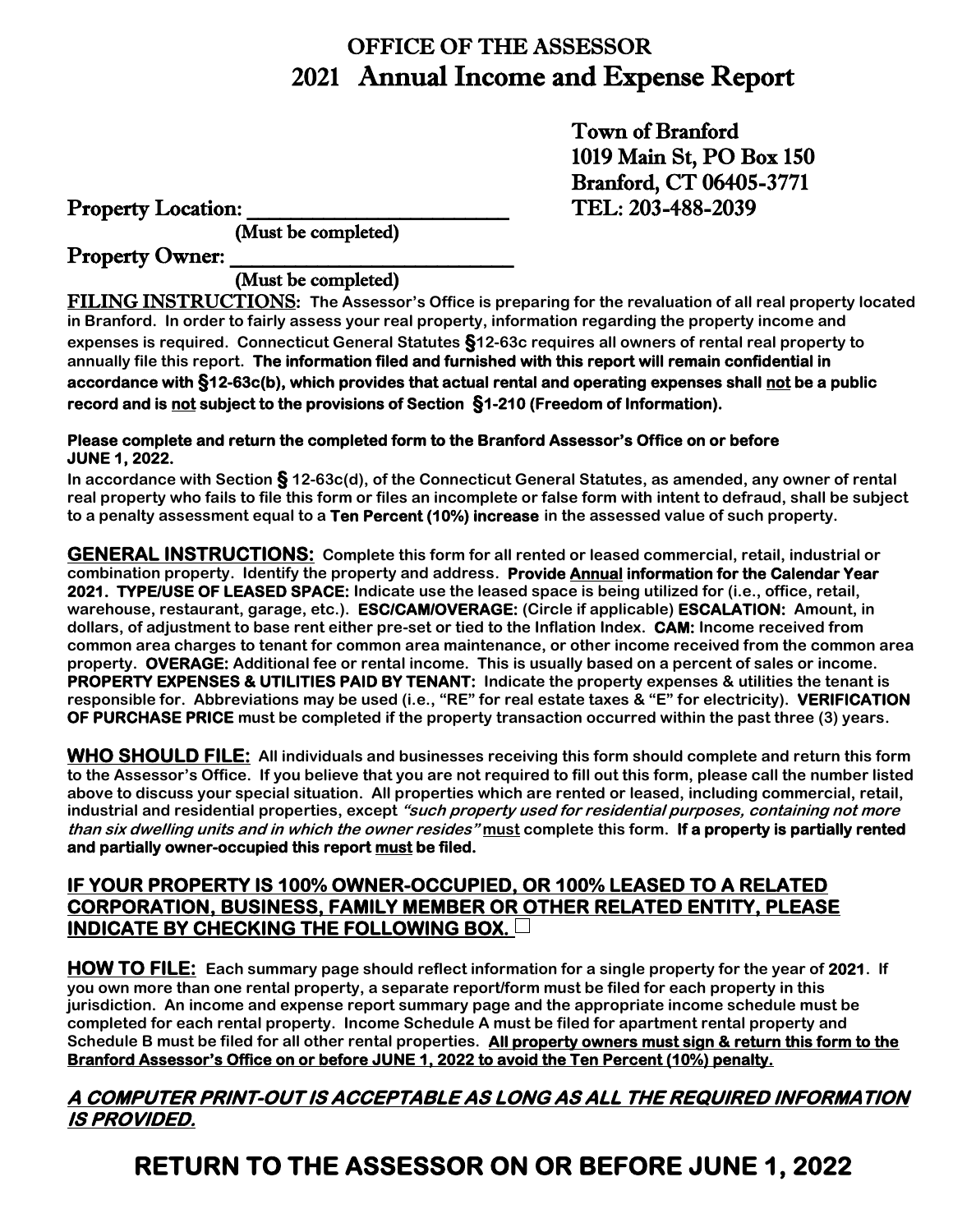#### **2021 ANNUAL INCOME AND EXPENSE REPORT SUMMARY**

| Owner                                                                                                                                                                                                                                           |                                              | <b>Property Name</b> | <u> 1989 - Johann Stoff, amerikansk politiker (d. 1989)</u>                      |                                       |
|-------------------------------------------------------------------------------------------------------------------------------------------------------------------------------------------------------------------------------------------------|----------------------------------------------|----------------------|----------------------------------------------------------------------------------|---------------------------------------|
|                                                                                                                                                                                                                                                 |                                              |                      |                                                                                  |                                       |
| City/State/Zip<br>the control of the control of the control of the control of the control of the control of the control of the control of the control of the control of the control of the control of the control of the control of the control |                                              |                      |                                                                                  |                                       |
| 1. Primary Property Use (Circle One) A. Apartment B. Office C. Retail D. Mixed Use                                                                                                                                                              |                                              | E. Shopping          |                                                                                  |                                       |
| 2. Gross Building Area (Including Owner -Occupied Space)                                                                                                                                                                                        | <u> 1990 - Johann Barn, mars ann an t-</u>   | Sq. Ft.              | <b>EXPENSES - 2021</b>                                                           |                                       |
| 3. Net Leasable Area                                                                                                                                                                                                                            | <u>Sq. Ft.</u>                               |                      | 21. Heating/Air Conditioning                                                     |                                       |
| 4. Owner-Occupied Area                                                                                                                                                                                                                          | <u>Sq. Ft.</u>                               |                      | 22. Electricity                                                                  |                                       |
| 5. No. of Units                                                                                                                                                                                                                                 |                                              |                      | 23. Other Utilities                                                              |                                       |
| 6. Number of Parking Spaces                                                                                                                                                                                                                     |                                              |                      | 24. Payroll (Except management, repair & decorating) ___________________________ |                                       |
| 7. Actual Year Built                                                                                                                                                                                                                            |                                              |                      | 25. Supplies                                                                     |                                       |
| 8. Year Remodeled<br>$INCOME - 2021$                                                                                                                                                                                                            |                                              |                      | 26. Management<br>27. Insurance                                                  |                                       |
| 9. Apartment Rental (From Schedule A)                                                                                                                                                                                                           |                                              |                      | 28. Common Area Maintenance                                                      |                                       |
| 10. Office Rentals (From Schedule B)                                                                                                                                                                                                            |                                              |                      | 29. Maintenance & Repairs                                                        |                                       |
| 11. Retail Rentals (From Schedule B)                                                                                                                                                                                                            | <u> 1989 - Johann Barnett, fransk kongre</u> |                      | 30. Leasing Fees/Commissions/Advertising                                         | <u> 1989 - Johann Barbara, martxa</u> |
| 12. Mixed Rentals (From Schedule B)                                                                                                                                                                                                             |                                              |                      | 31. Legal & Accounting (Professional Fees)                                       |                                       |
| 13. Shopping Center Rentals (From Schedule B)                                                                                                                                                                                                   | <u> 1980 - John Harrison, mars et al. (</u>  |                      | 32. Elevator Maintenance                                                         |                                       |
| 14. Industrial Rentals (From Schedule B)                                                                                                                                                                                                        |                                              |                      | 33. Reserve for Replacement                                                      |                                       |
| 15. Other Rentals                                                                                                                                                                                                                               |                                              |                      | 34. Security                                                                     |                                       |
| 16. Parking Rentals                                                                                                                                                                                                                             |                                              |                      | 35. Other (specify)                                                              |                                       |
| 17. Other Property Income                                                                                                                                                                                                                       |                                              |                      | 36. Other (specify)                                                              |                                       |
| 18. TOTAL POTENTIAL INCOME (Add Line 9 through 17)                                                                                                                                                                                              |                                              |                      | 37. Other (specify)                                                              |                                       |
| 19. Loss Due to Vacancy and Credit                                                                                                                                                                                                              |                                              |                      | 38. TOTAL EXPENSES (Add Lines 21 through 37)                                     |                                       |
| 20. EFFECTIVE ANNUAL INCOME (Line 18 Minus Line 19)                                                                                                                                                                                             |                                              |                      | 39. NET OPERATING INCOME                                                         |                                       |
|                                                                                                                                                                                                                                                 |                                              |                      | 40. Capital Expenditures                                                         |                                       |
|                                                                                                                                                                                                                                                 |                                              |                      | 41. Real Estate Taxes                                                            |                                       |
|                                                                                                                                                                                                                                                 |                                              |                      | 42. Mortgage Payment (Principal and Interest)                                    |                                       |
|                                                                                                                                                                                                                                                 |                                              |                      | 43. Depreciation                                                                 |                                       |
|                                                                                                                                                                                                                                                 |                                              |                      | 44. Amortization                                                                 |                                       |

### **RETURN TO THE ASSESSOR ON OR BEFORE JUNE 1, 2022 TO AVOID THE 10% PENALTY**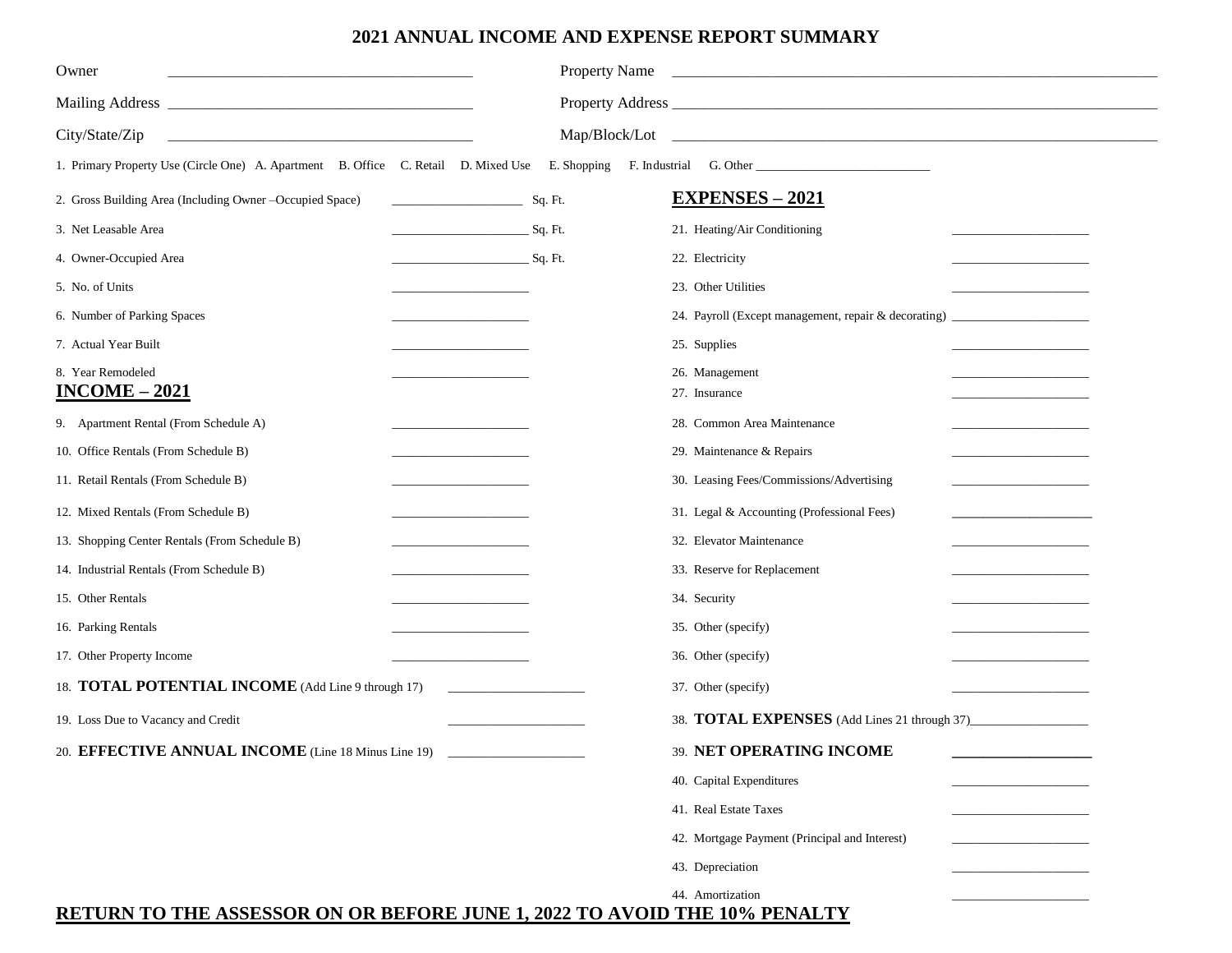# **SCHEDULE A – 2021 APARTMENT RENT SCHEDULE Complete this Section for Apartment Rental activity only.**

| <b>Unit Type</b>               | No. of Units |        | <b>Room Count</b> |              | <b>Unit Size</b> | <b>Monthly Rent</b> |       |                   |                                      |
|--------------------------------|--------------|--------|-------------------|--------------|------------------|---------------------|-------|-------------------|--------------------------------------|
|                                |              |        |                   |              | Sq. FT           |                     |       | <b>Typical</b>    | <b>BUILDING FEATURES</b>             |
|                                |              |        |                   |              |                  |                     |       | <b>Lease Term</b> | <b>INCLUDED IN RENT</b>              |
|                                | Total        | Rented | Rooms             | <b>Baths</b> |                  | Per Unit            | Total |                   | (PLEASE CHECK ALL THAT APPLY)        |
| Efficiency                     |              |        |                   |              |                  |                     |       |                   |                                      |
| Bedroom                        |              |        |                   |              |                  |                     |       |                   | Garbage Disposal<br>Heat             |
| 2 Bedroom                      |              |        |                   |              |                  |                     |       |                   |                                      |
| 3 Bedroom                      |              |        |                   |              |                  |                     |       |                   | <b>Furnished Unit</b><br>Electricity |
| 4 Bedroom                      |              |        |                   |              |                  |                     |       |                   | <b>Other Utilities</b><br>Security   |
| Other Rentable Units           |              |        |                   |              |                  |                     |       |                   |                                      |
| Owner/Manager/Janitor Occupied |              |        |                   |              |                  |                     |       |                   | Air Conditioning<br>Pool             |
| <b>SUBTOTAL</b>                |              |        |                   |              |                  |                     |       |                   |                                      |
| Garage/Parking                 |              |        |                   |              |                  |                     |       |                   | <b>Tennis Courts</b><br>Dishwasher   |
| Other Income(Specify)          |              |        |                   |              |                  |                     |       |                   | <b>Stove Refrigerator</b>            |
| <b>TOTAL</b>                   |              |        |                   |              |                  |                     |       |                   |                                      |
|                                |              |        |                   |              |                  |                     |       |                   | Other Specify                        |

# **SCHEDULE B – 2021 LESSEE RENT SCHEDULE Complete this Section all other rental activities** *except* **apartment rental.**

| Type/Use<br><b>Name of Tenant</b><br>Location |                                     |                                     |                            | <b>Lease Term</b> |               |                  | <b>Annual Rent</b>  |                      |                        |                                                                             |  |
|-----------------------------------------------|-------------------------------------|-------------------------------------|----------------------------|-------------------|---------------|------------------|---------------------|----------------------|------------------------|-----------------------------------------------------------------------------|--|
|                                               | of<br><b>Leased</b><br><b>Space</b> | of<br><b>Leased</b><br><b>Space</b> | <b>Start Date End Date</b> |                   | <b>Leased</b> | <b>Base Rent</b> | Esc/Cam/<br>Overage | <b>Total</b><br>Rent | Rent<br>Per<br>Sq. Ft. | <b>Property Expenses</b><br><b>&amp;Utilities</b><br><b>Paid by Tenants</b> |  |
|                                               |                                     |                                     |                            |                   |               |                  |                     |                      |                        |                                                                             |  |
|                                               |                                     |                                     |                            |                   |               |                  |                     |                      |                        |                                                                             |  |
|                                               |                                     |                                     |                            |                   |               |                  |                     |                      |                        |                                                                             |  |
|                                               |                                     |                                     |                            |                   |               |                  |                     |                      |                        |                                                                             |  |
|                                               |                                     |                                     |                            |                   |               |                  |                     |                      |                        |                                                                             |  |
|                                               |                                     |                                     |                            |                   |               |                  |                     |                      |                        |                                                                             |  |
|                                               |                                     |                                     |                            |                   |               |                  |                     |                      |                        |                                                                             |  |
|                                               |                                     |                                     |                            |                   |               |                  |                     |                      |                        |                                                                             |  |
|                                               |                                     |                                     |                            |                   |               |                  |                     |                      |                        |                                                                             |  |
|                                               |                                     |                                     |                            |                   |               |                  |                     |                      |                        |                                                                             |  |
| <b>TOTAL</b>                                  |                                     |                                     |                            |                   |               |                  |                     |                      |                        |                                                                             |  |

**COPY AND ATTACH IF ADDITIONAL PAGES ARE NEEDED**